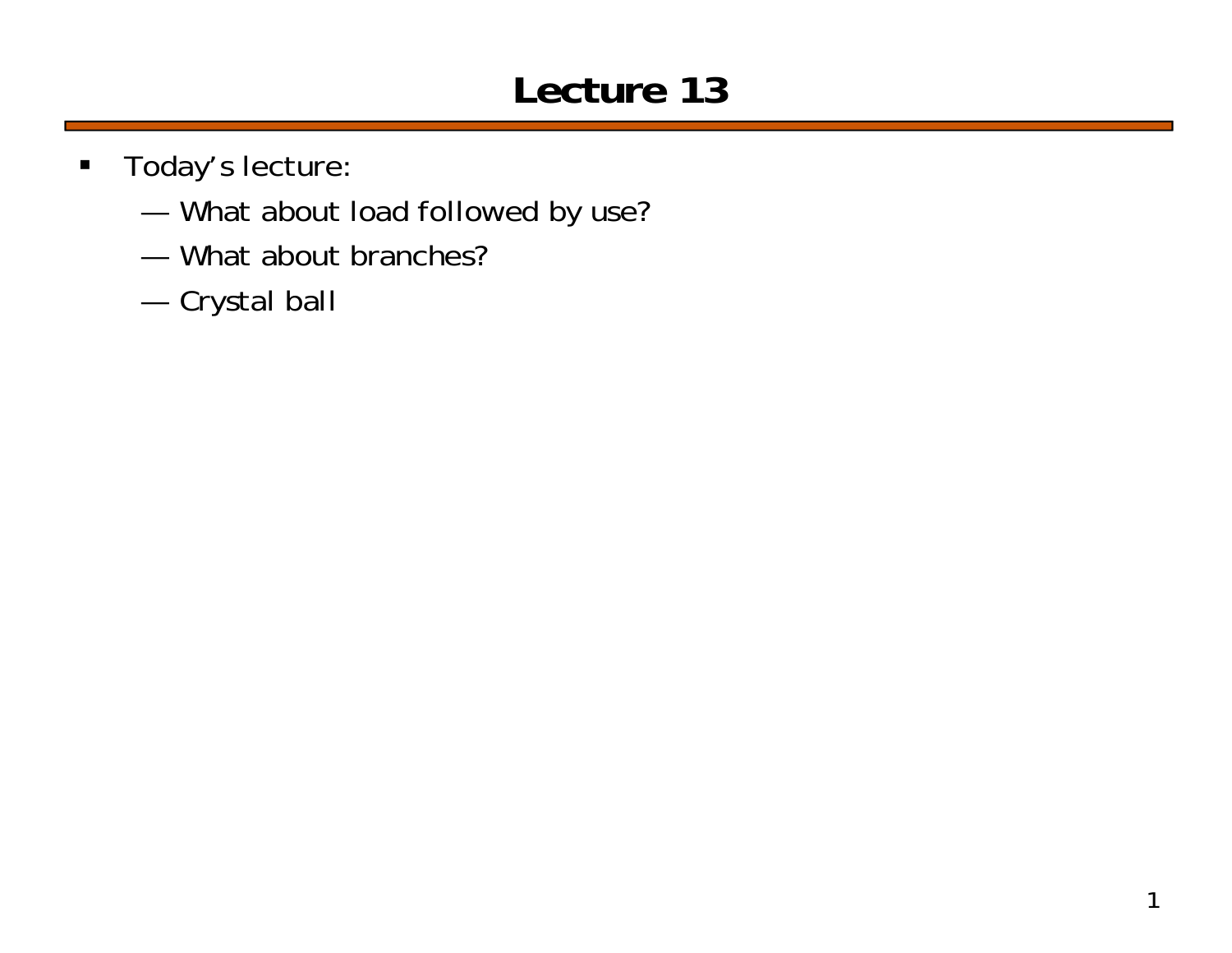#### **What about loads?**

 $\blacksquare$  Imagine if the first instruction in the example was LW instead of SUB. —How does this change the data hazard?

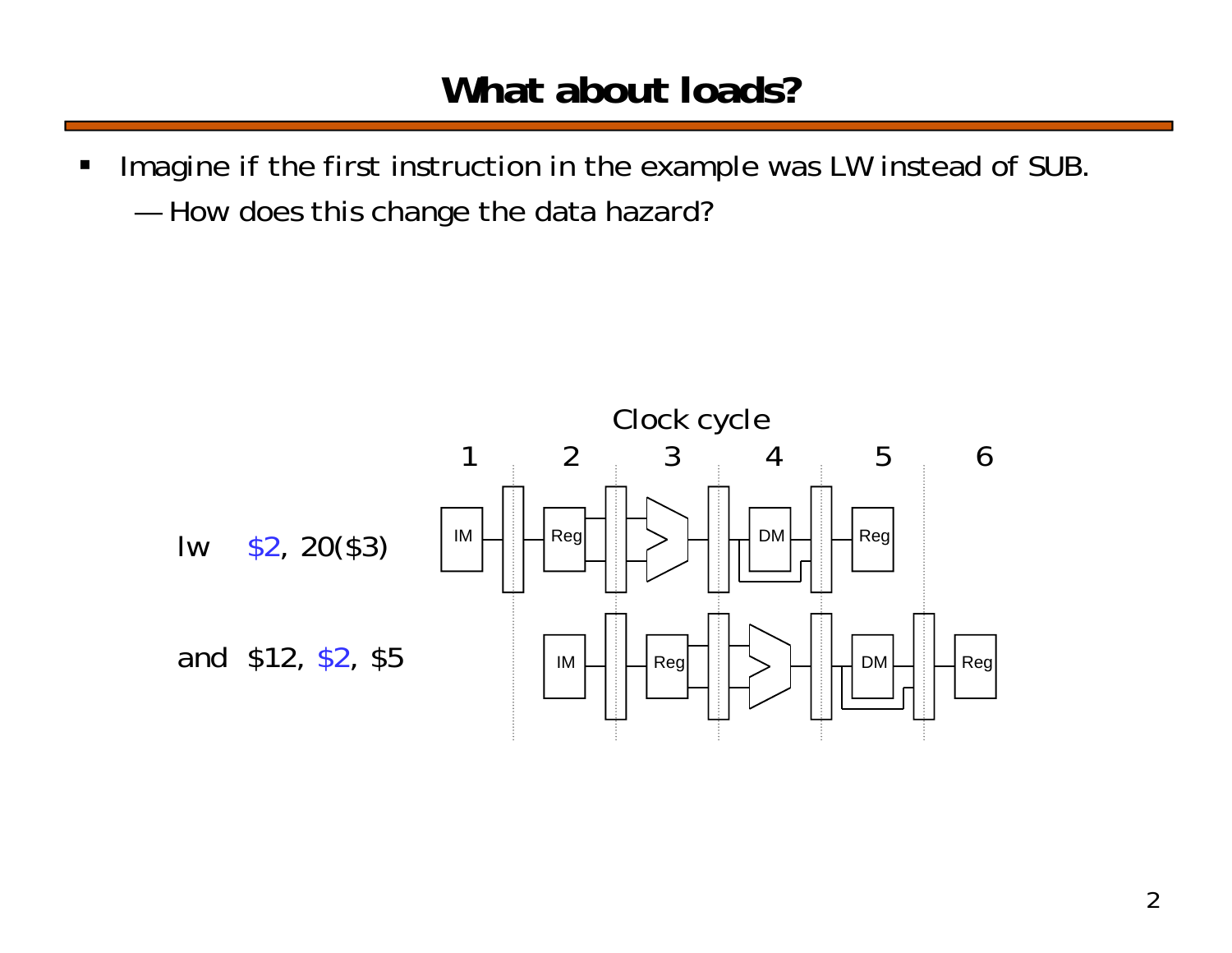#### **What about loads?**

- $\blacksquare$  Imagine if the first instruction in the example was LW instead of SUB.
	- ———— The load data doesn't come from memory until the *end* of cycle 4.
	- —But the AND needs that value at the *beginning* of the same cycle!
- $\blacksquare$ This is a "true" data hazard—the data is not available when we need it.

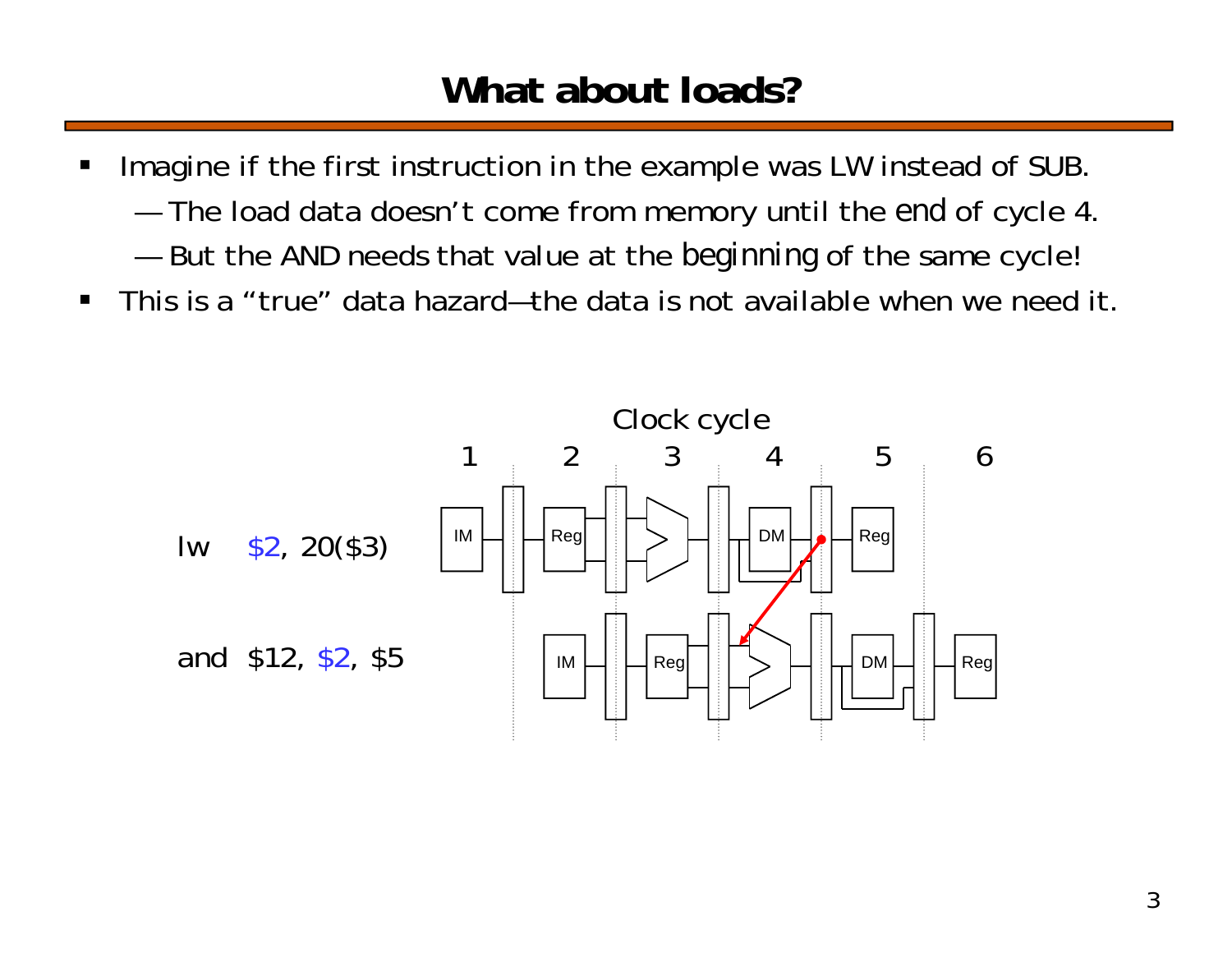#### **Stalls and flushes**

- ш So far, we have discussed data hazards that can occur in pipelined CPUs if some instructions depend upon others that are still executing.
	- — Many hazards can be resolved by forwarding data from the pipeline registers, instead of waiting for the writeback stage.
	- ———— The pipeline continues running at full speed, with one instruction beginning on every clock cycle.
- $\blacksquare$  Now, we'll see some real limitations of pipelining.
	- —Forwarding may not work for data hazards from load instructions.
	- —Branches affect the instruction fetch for the next clock cycle.
- $\blacksquare$ In both of these cases we may need to slow down, or stall, the pipeline.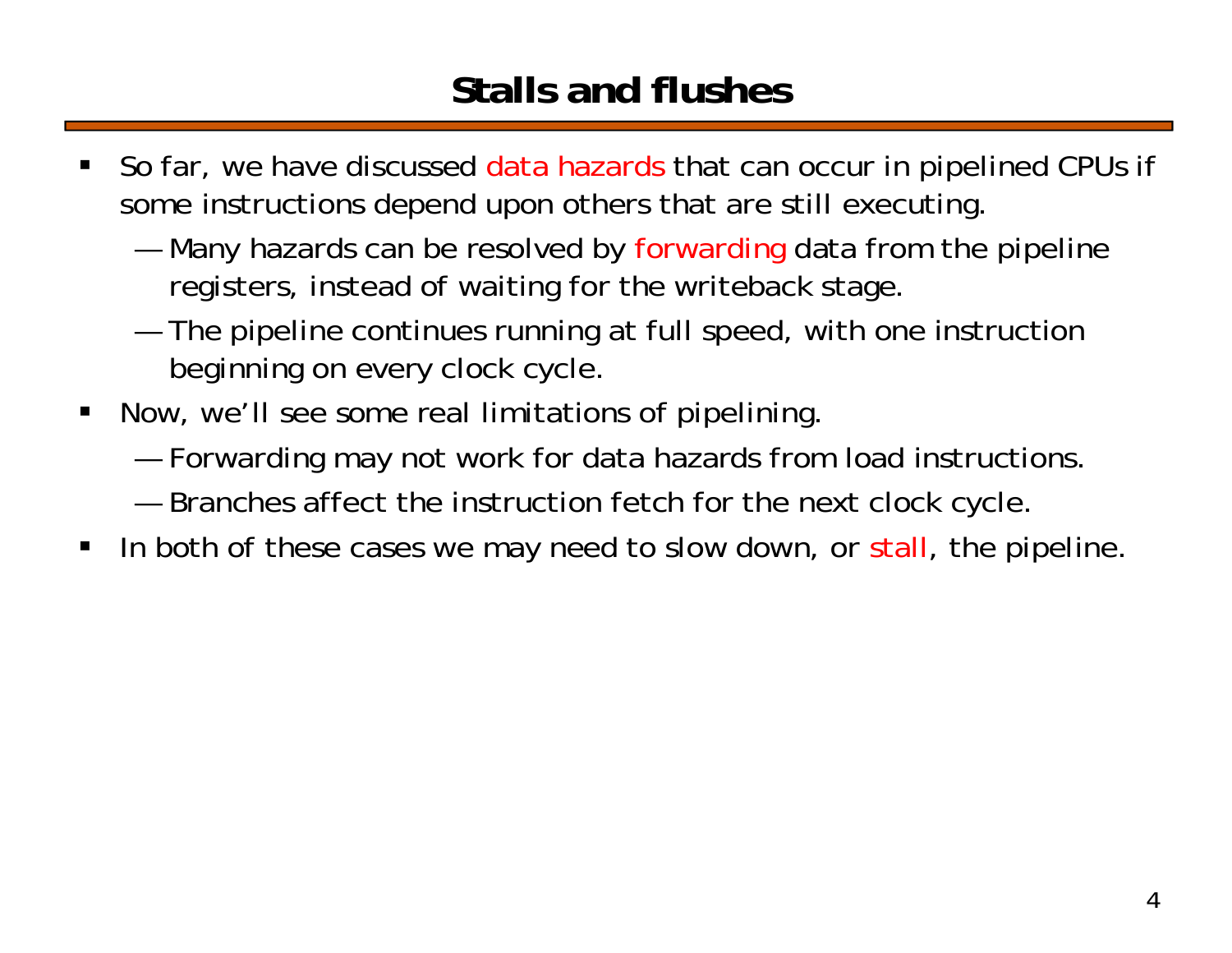# **Stalling**

- $\blacksquare$ The easiest solution is to stall the pipeline.
- П We could delay the AND instruction by introducing a one-cycle delay into the pipeline, sometimes called a bubble.



 $\blacksquare$  Notice that we're still using forwarding in cycle 5, to get data from the MEM/WB pipeline register to the ALU.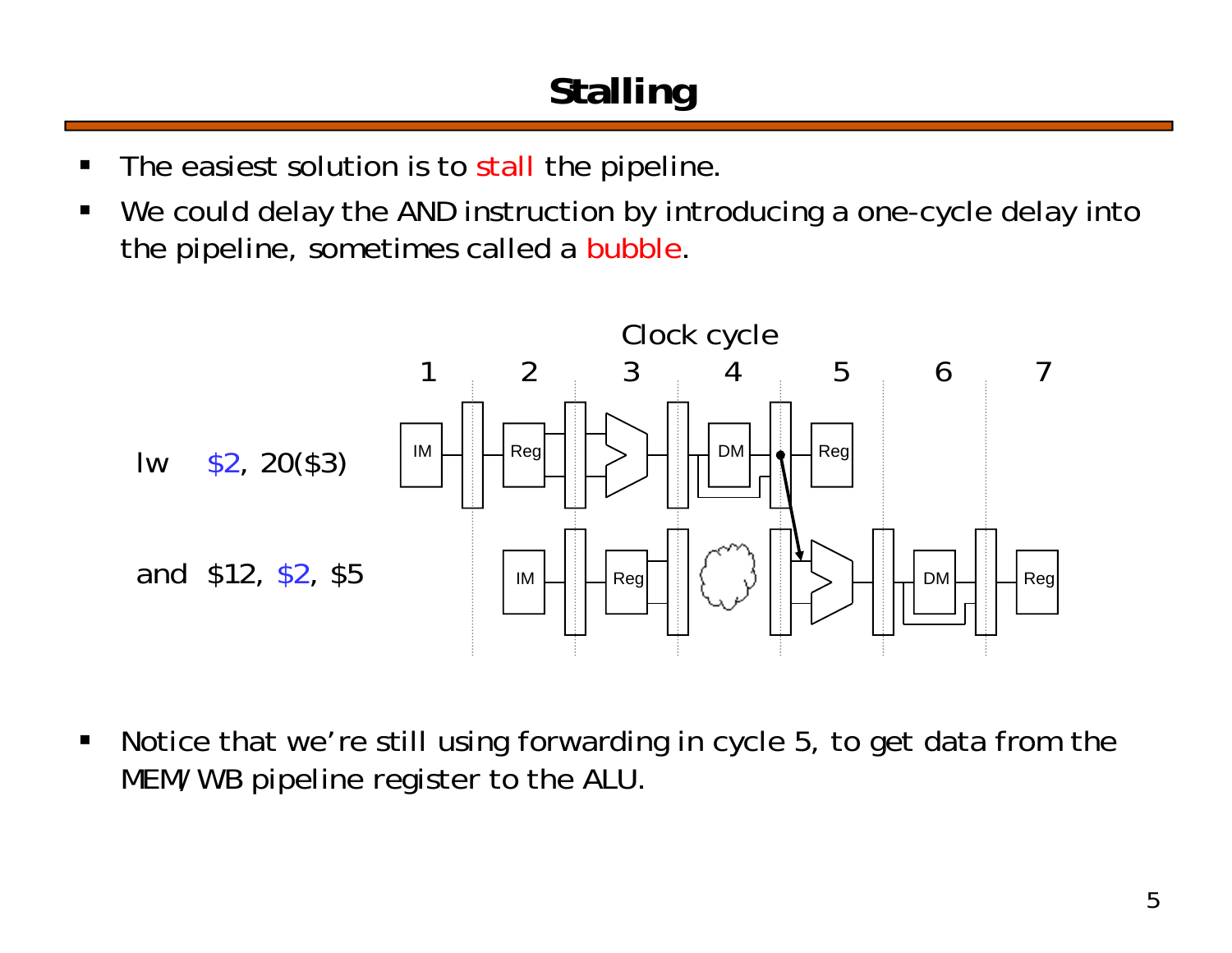# **Stalling and forwarding**

 Without forwarding, we'd have to stall for *two* cycles to wait for the LW instruction's writeback stage.



 $\blacksquare$  In general, you can always stall to avoid hazards—but dependencies are very common in real code, and stalling often can reduce performance by a significant amount.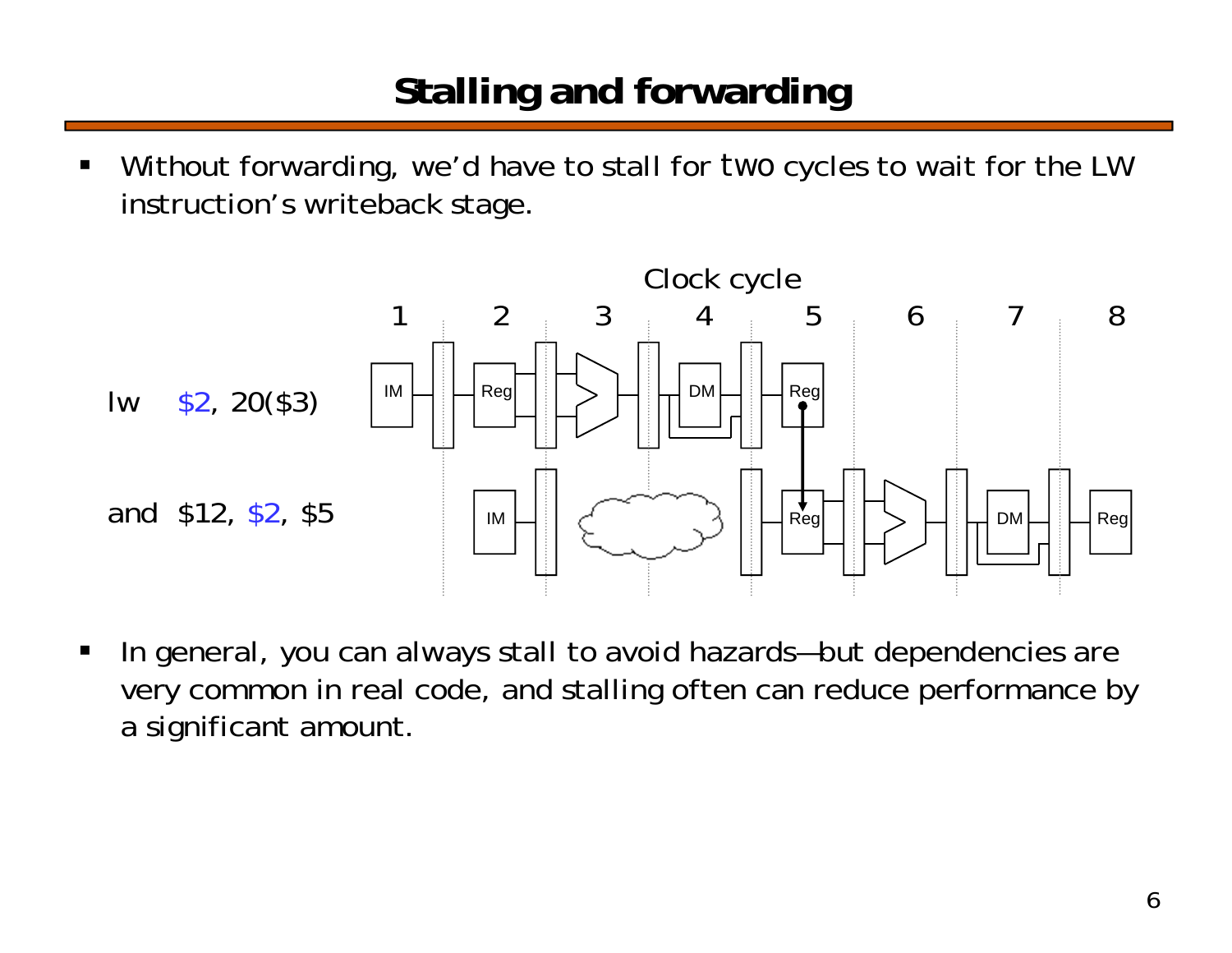#### **Stalling delays the entire pipeline**

 $\blacksquare$  If we delay the second instruction, we'll have to delay the third one too. —Why?

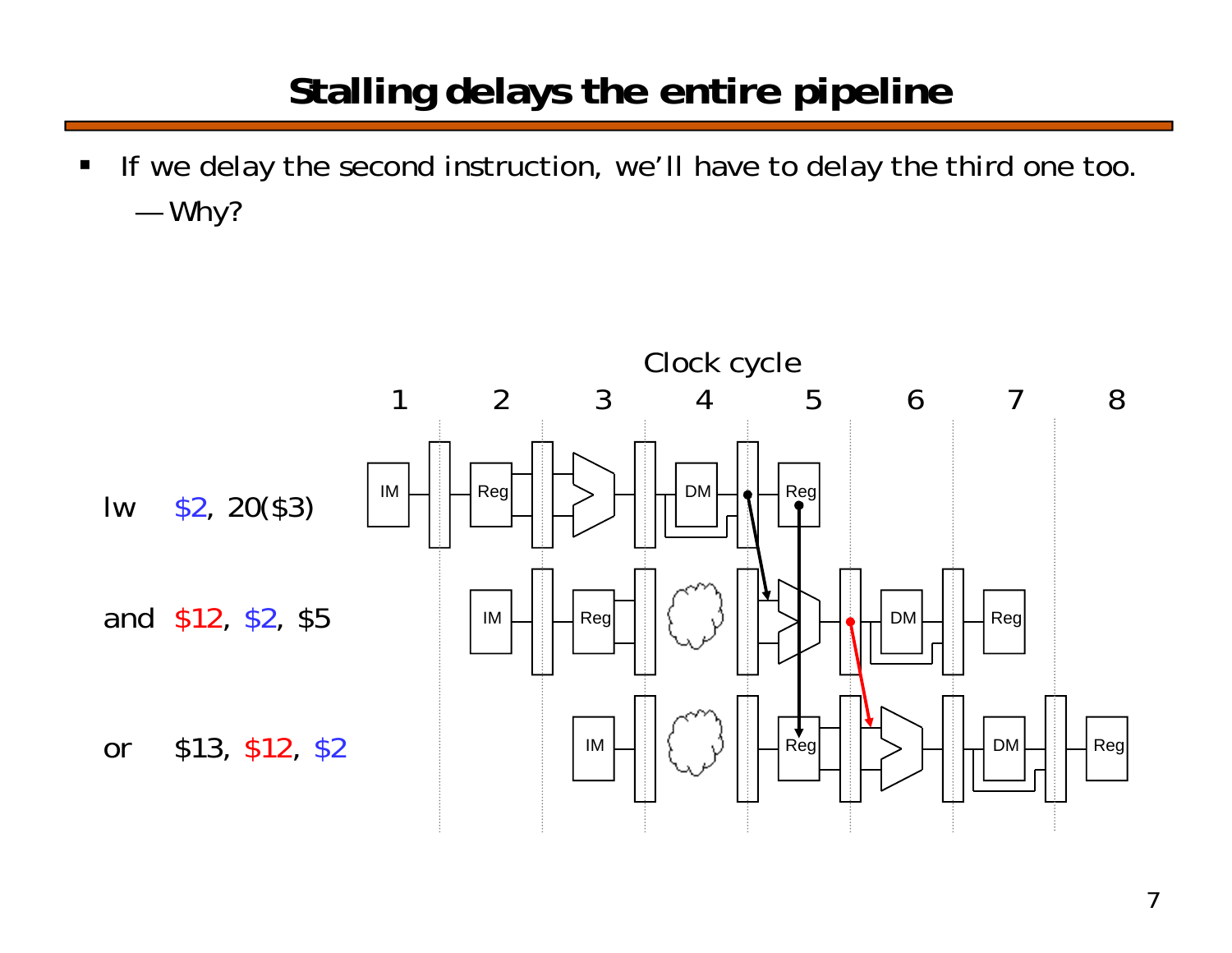# **Stalling delays the entire pipeline**

- $\blacksquare$  If we delay the second instruction, we'll have to delay the third one too.
	- — It prevents problems such as two instructions trying to write to the same register in the same cycle.
	- —Also allows forwarding between AND and OR.

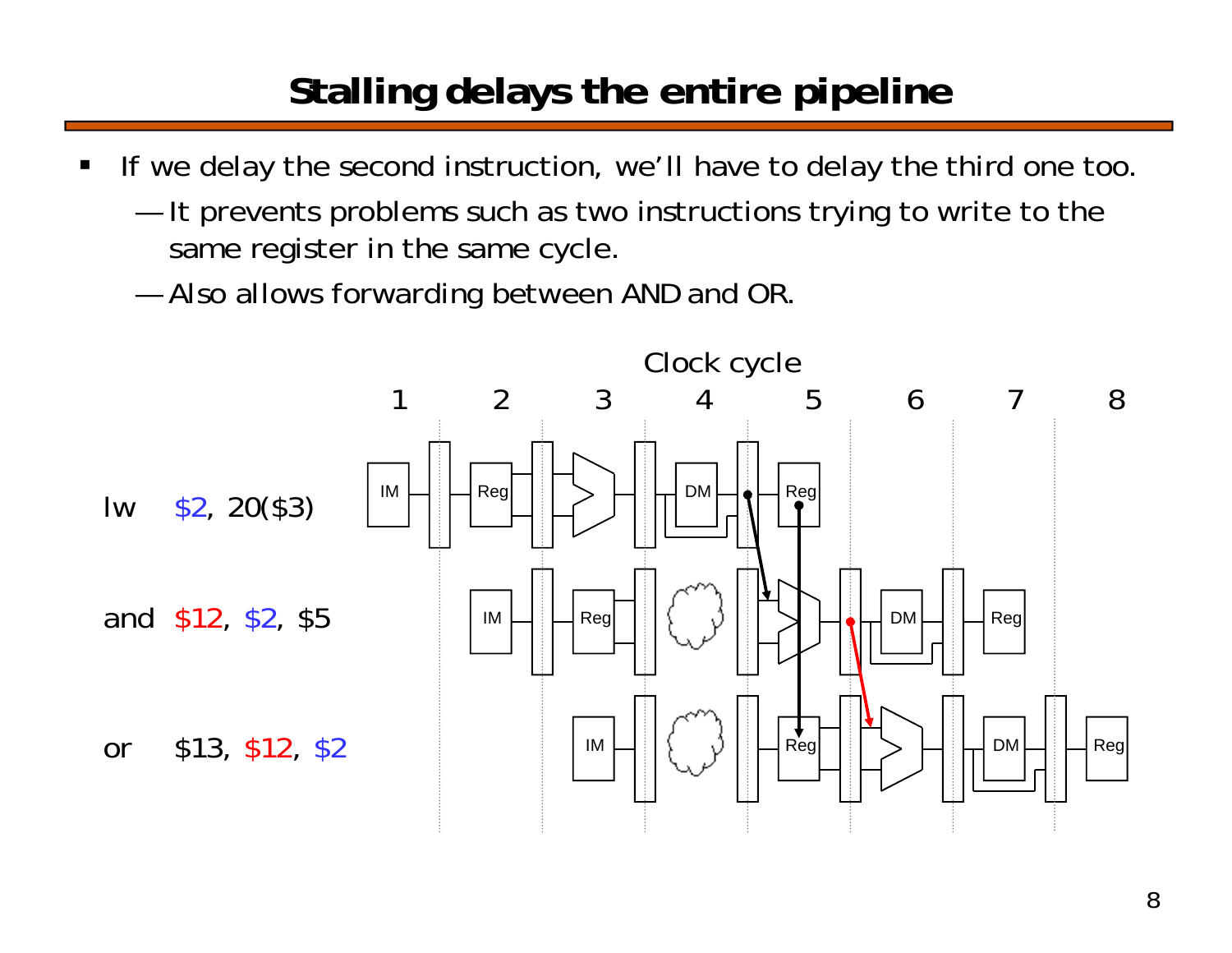#### **Implementing stalls**

ш One way to implement a stall is to force the two instructions after LW to pause and remain in their ID and IF stages for one extra cycle.



- $\blacksquare$  This is easily accomplished.
	- —Don't update the PC, so the current IF stage is repeated.
	- —Don't update the IF/ID register, so the ID stage is also repeated.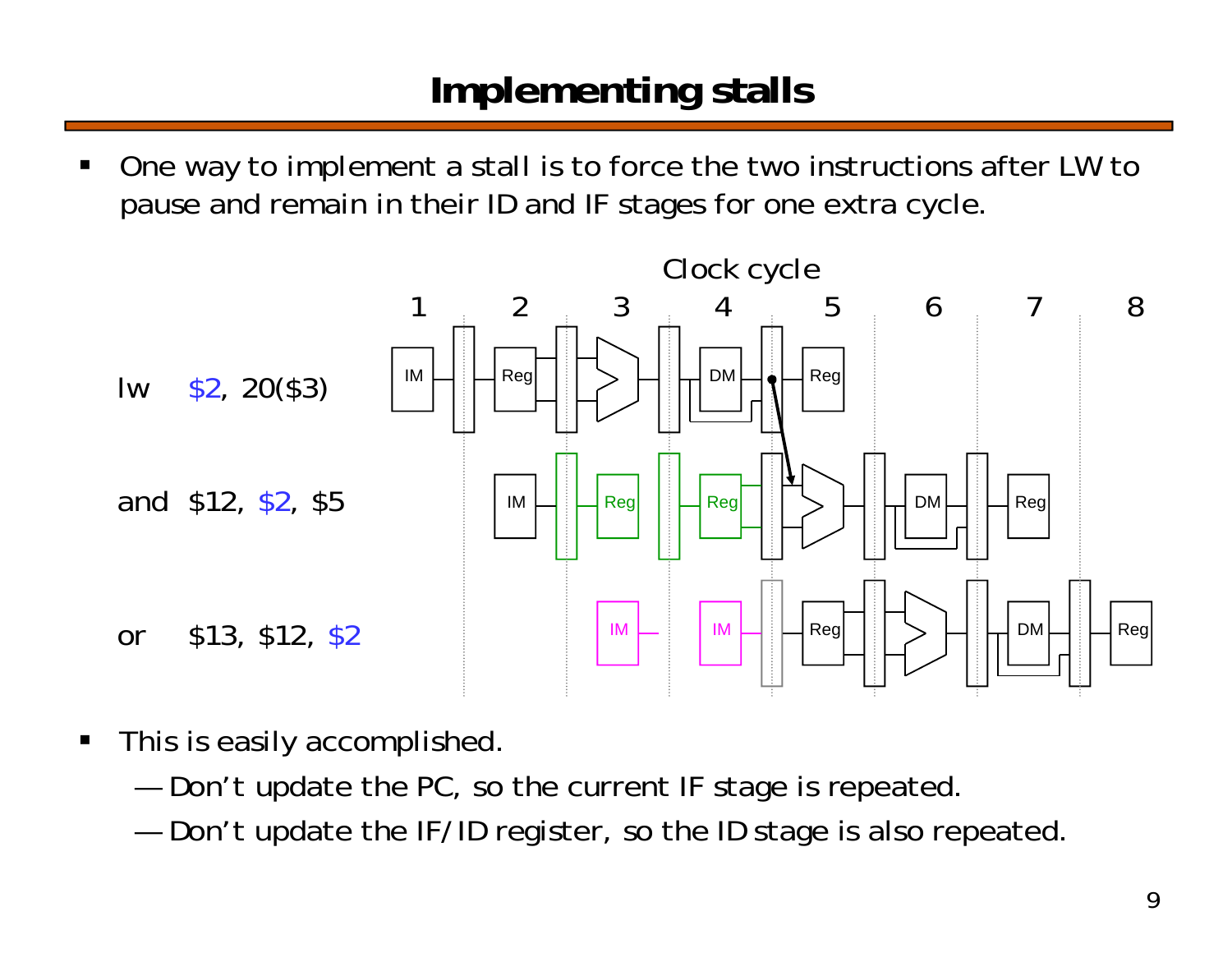#### **What about EXE, MEM, WB**

 $\blacksquare$  But what about the ALU during cycle 4, the data memory in cycle 5, and the register file write in cycle 6?



 $\blacksquare$  Those units aren't used in those cycles because of the stall, so we can set the EX, MEM and WB control signals to all 0s.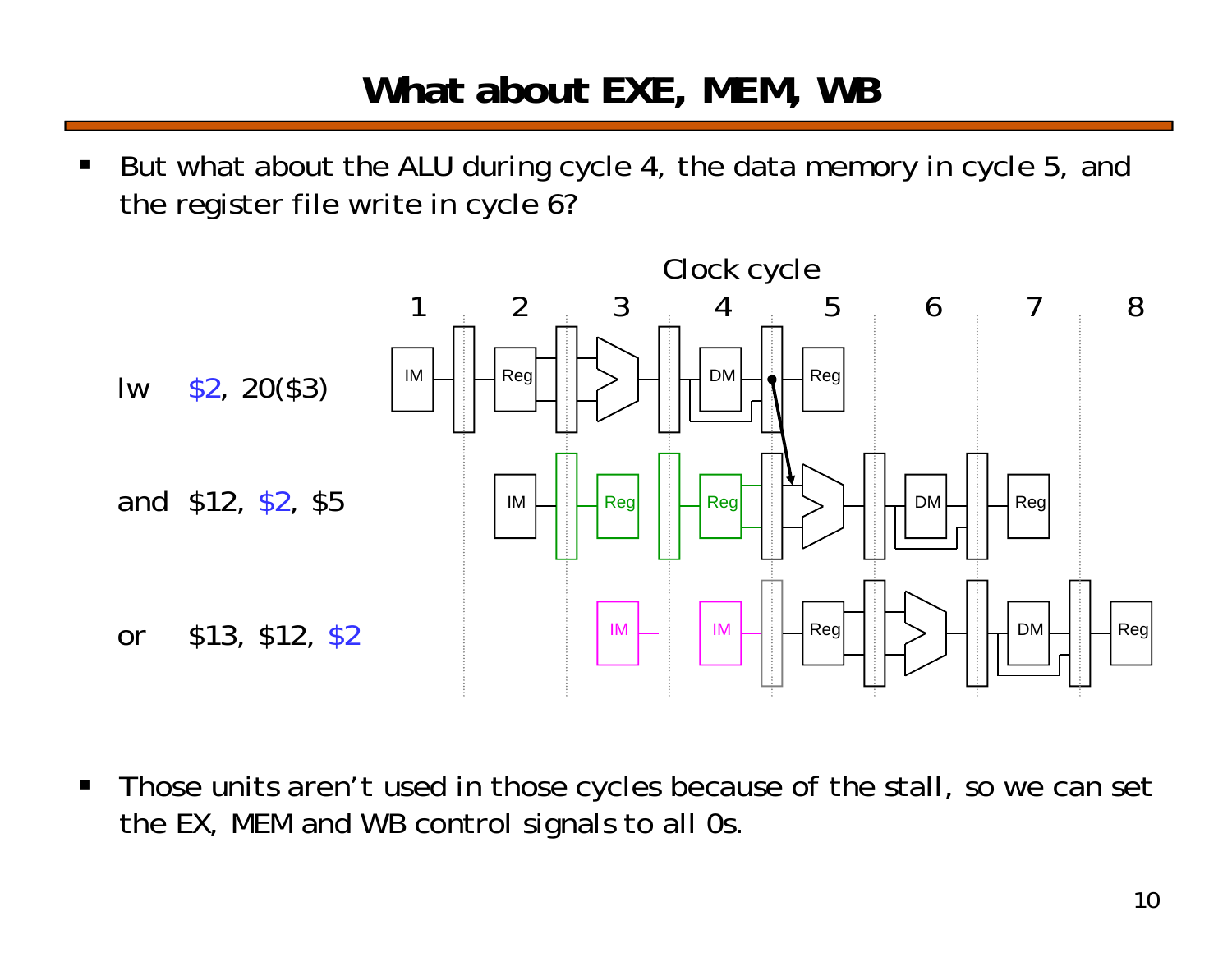#### **Stall = Nop conversion**



 $\blacksquare$ The effect of a load stall is to insert an empty or nop instruction into the pipeline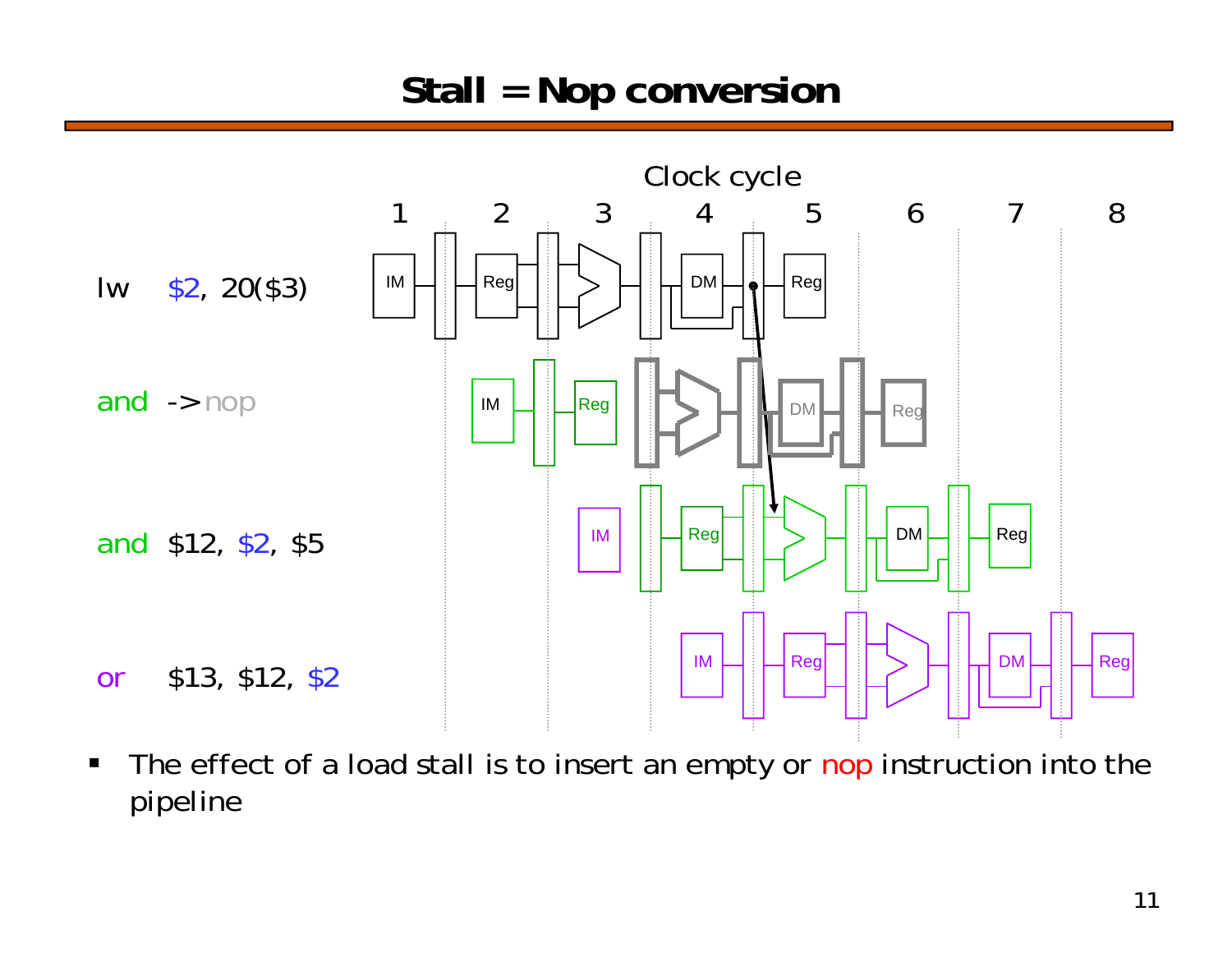$\blacksquare$ Detecting stall is much like detecting data hazards.

 $\blacksquare$ Recall the format of hazard detection equations:

> if (EX/MEM.RegWrite = 1 and EX/MEM.RegisterRd = ID/EX.RegisterRs) then Bypass Rs from EX/MEM stage latch

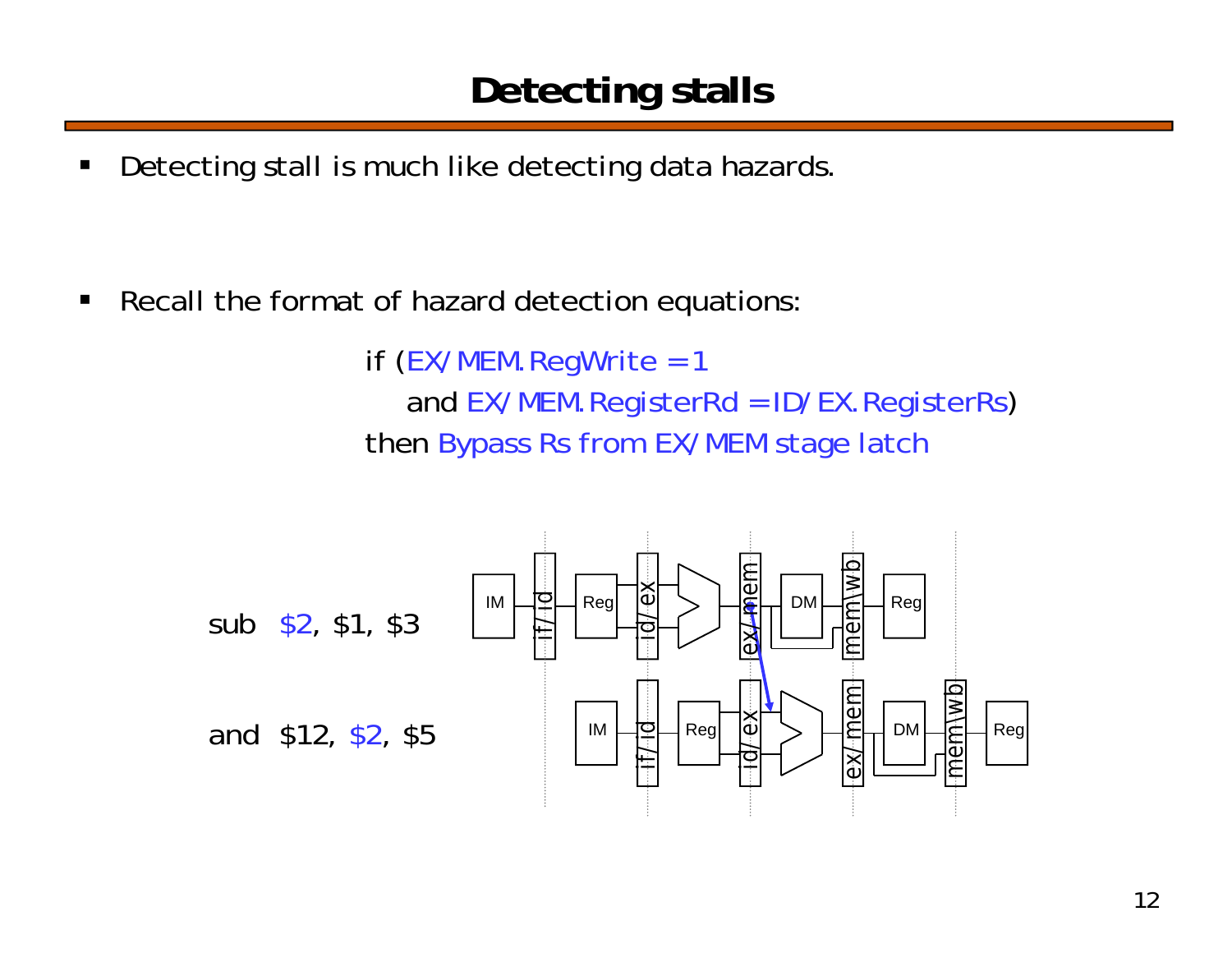$\blacksquare$ When should **stalls** be detected?



 $\blacksquare$ What is the stall condition?

#### if (

then stall

)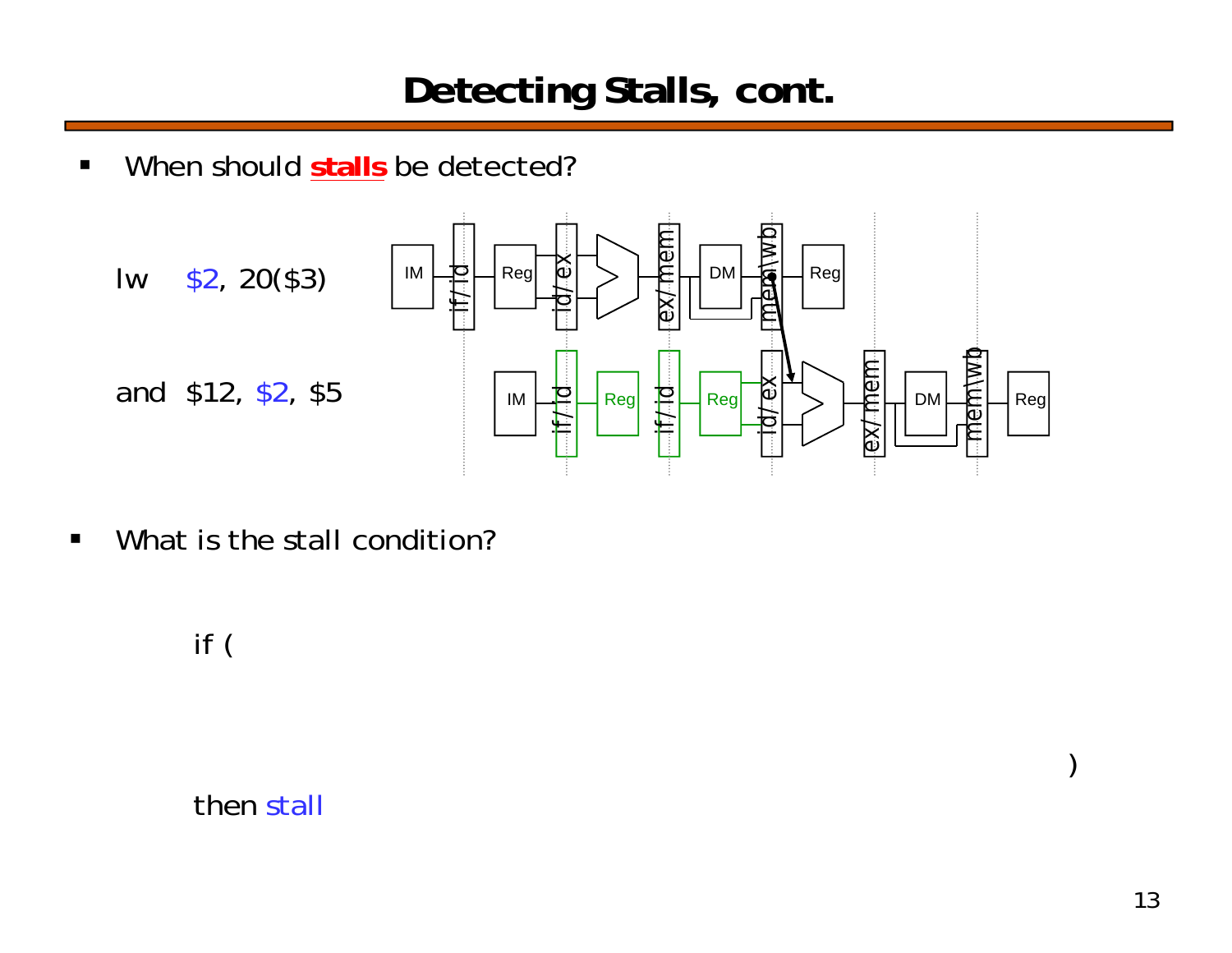# **Detecting stalls**

- $\blacksquare$ We can detect a load hazard between the current instruction in its ID stage and the previous instruction in the EX stage just like we detected data hazards.
- A hazard occurs if the previous instruction was LW...

```
ID/FX. MemRead = 1
```
...and the LW destination is one of the current source registers.

ID/EX.RegisterRt = IF/ID.RegisterRs orID/EX.RegisterRt = IF/ID.RegisterRt

П The complete test for stalling is the conjunction of these two conditions.

> if (ID/EX.MemRead = 1 and (ID/EX.RegisterRt = IF/ID.RegisterRs or ID/EX.RegisterRt = IF/ID.RegisterRt)) then stall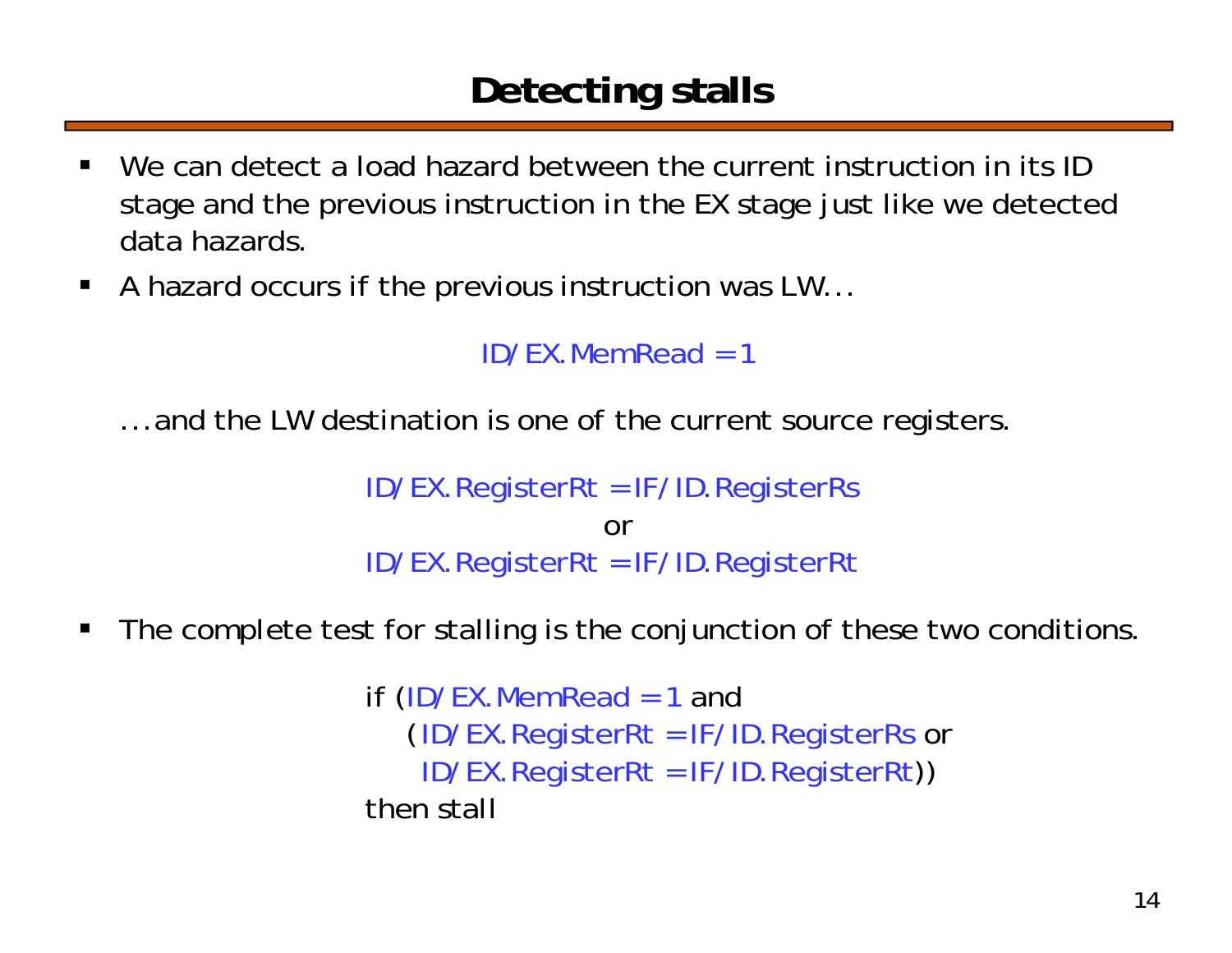#### **Adding hazard detection to the CPU**

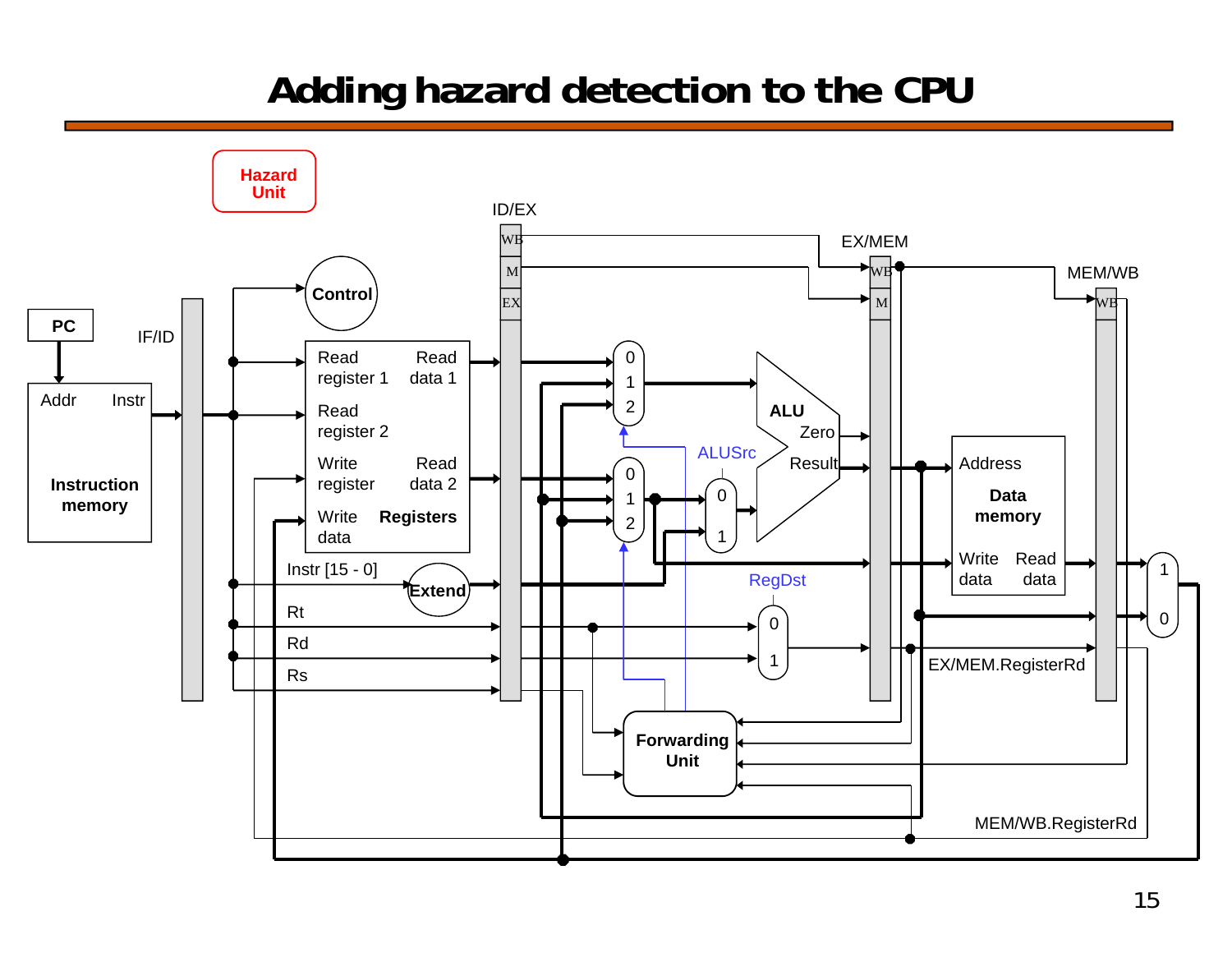#### **Adding hazard detection to the CPU**

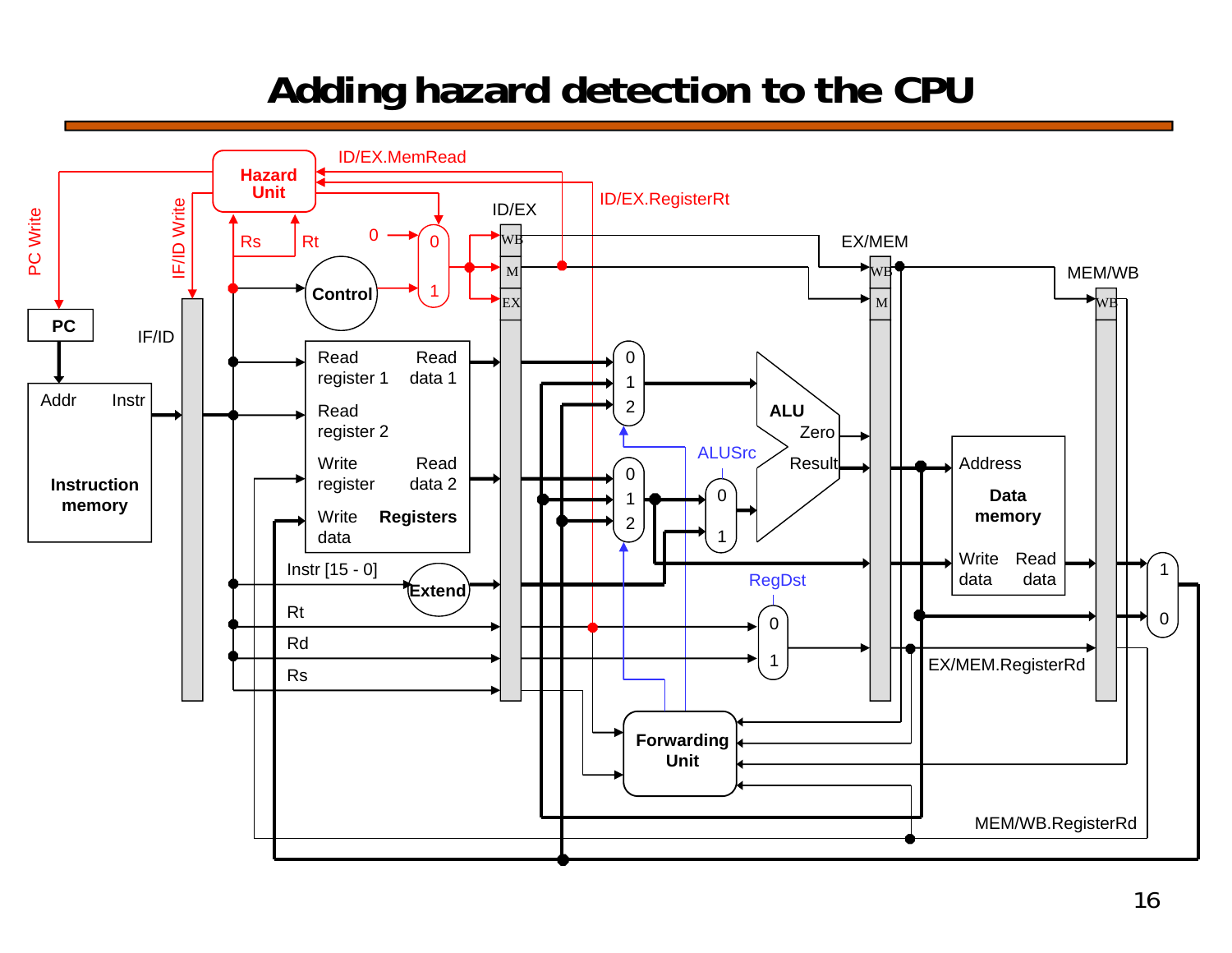#### **The hazard detection unit**

- $\blacksquare$  The hazard detection unit's inputs are as follows.
	- ——  $-$  IF/ID.RegisterRs and IF/ID.RegisterRt, the source registers for the current instruction.
	- ————  $-$  ID/EX.MemRead and ID/EX.RegisterRt, to determine if the previous instruction is LW and, if so, which register it will write to.
- By inspecting these values, the detection unit generates three outputs.
	- — Two new control signals PCWrite and IF/ID Write, which determine whether the pipeline stalls or continues.
	- $-$  A mux select for a new multiplexer, which forces control signals for  $\overline{\phantom{a}}$ the current EX and future MEM/WB stages to 0 in case of a stall.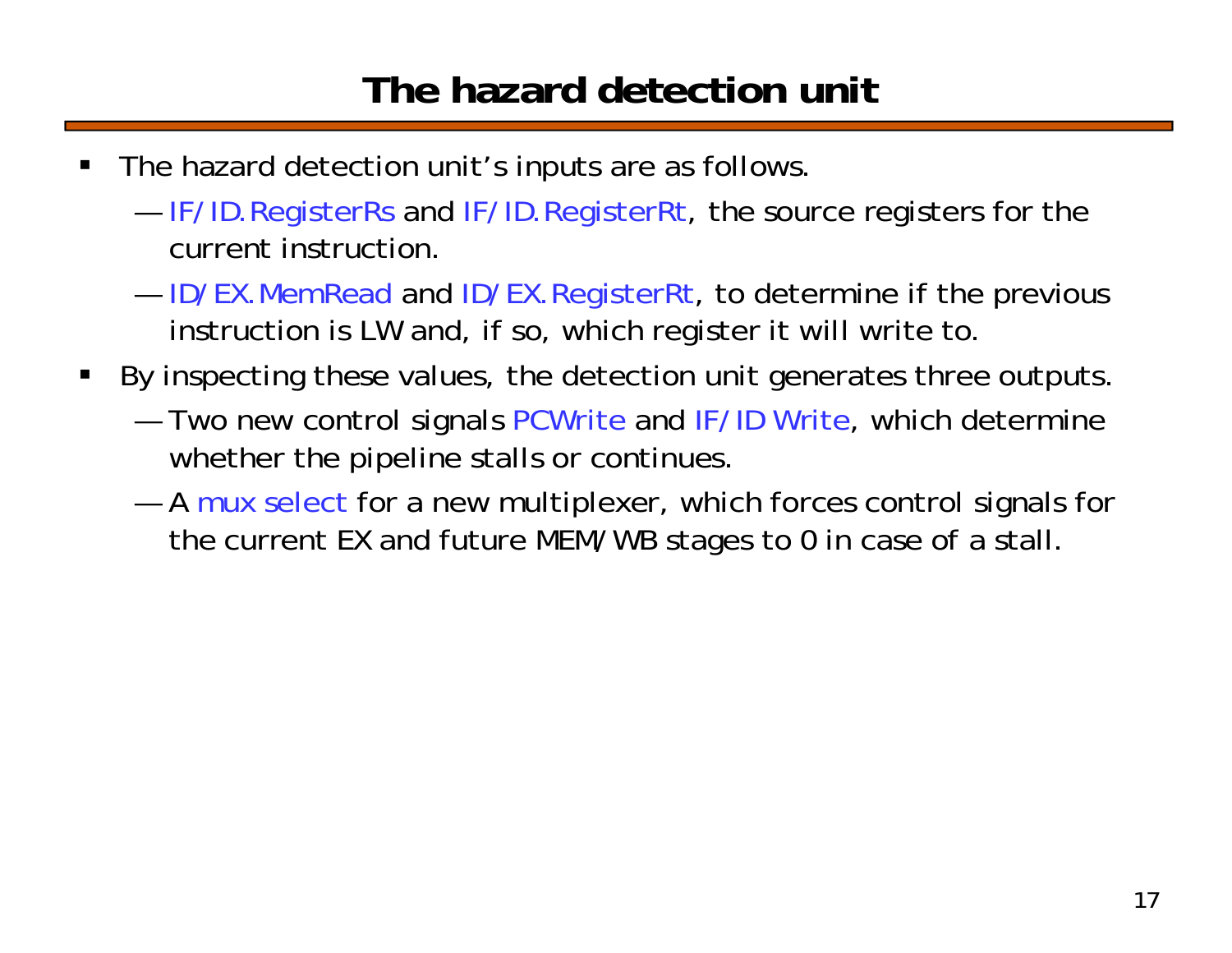# **Generalizing Forwarding/Stalling**

 $\blacksquare$  What if data memory access was so slow, we wanted to pipeline it over 2 cycles?



- $\blacksquare$ How many bypass inputs would the muxes in EXE have?
- $\blacksquare$ Which instructions in the following require stalling and/or bypassing?

| <u>Iw</u> | r13, 0(r11)  |
|-----------|--------------|
| add       | r7, r8, r9   |
| add       | r15, r7, r13 |

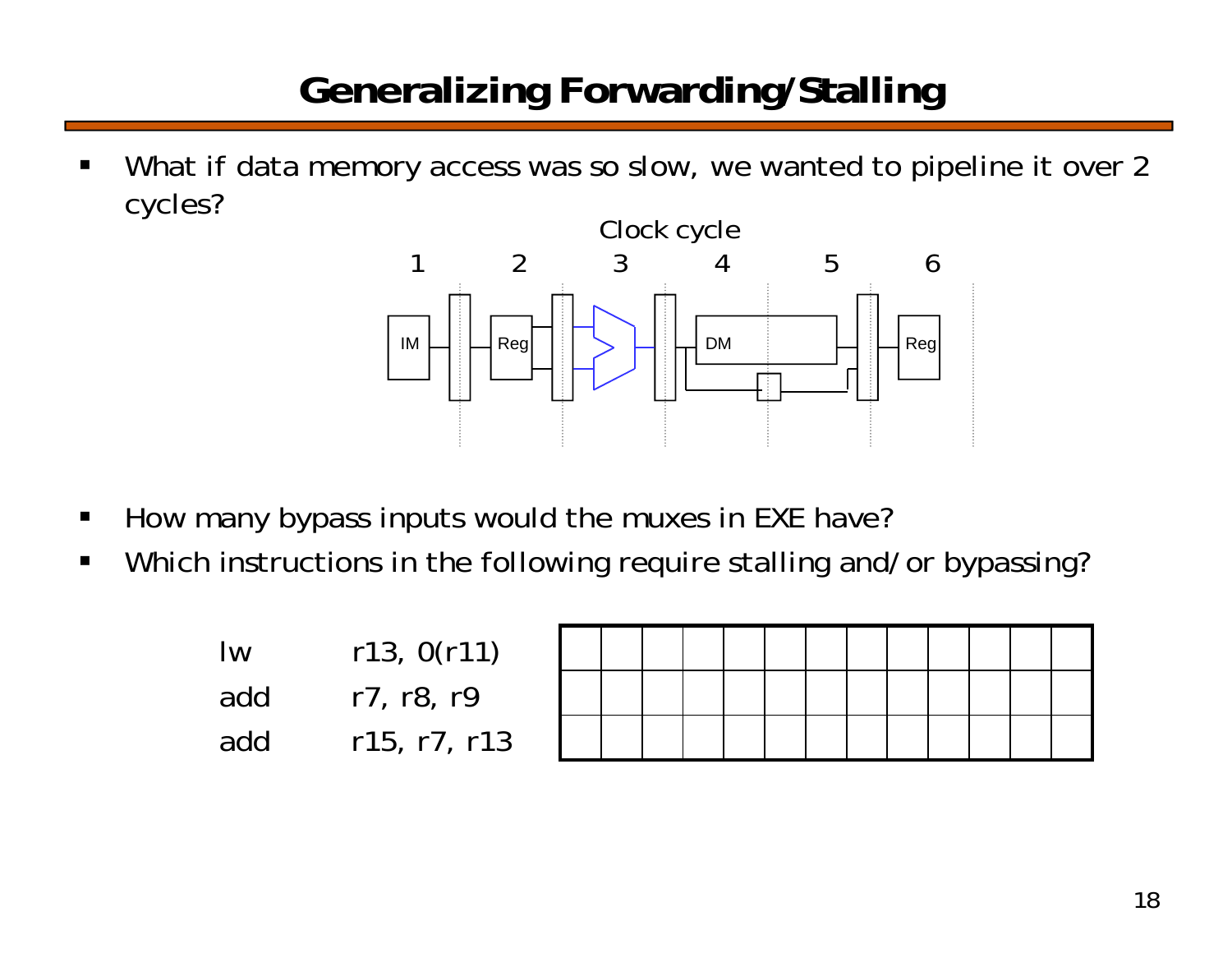### **Branches in the original pipelined datapath**

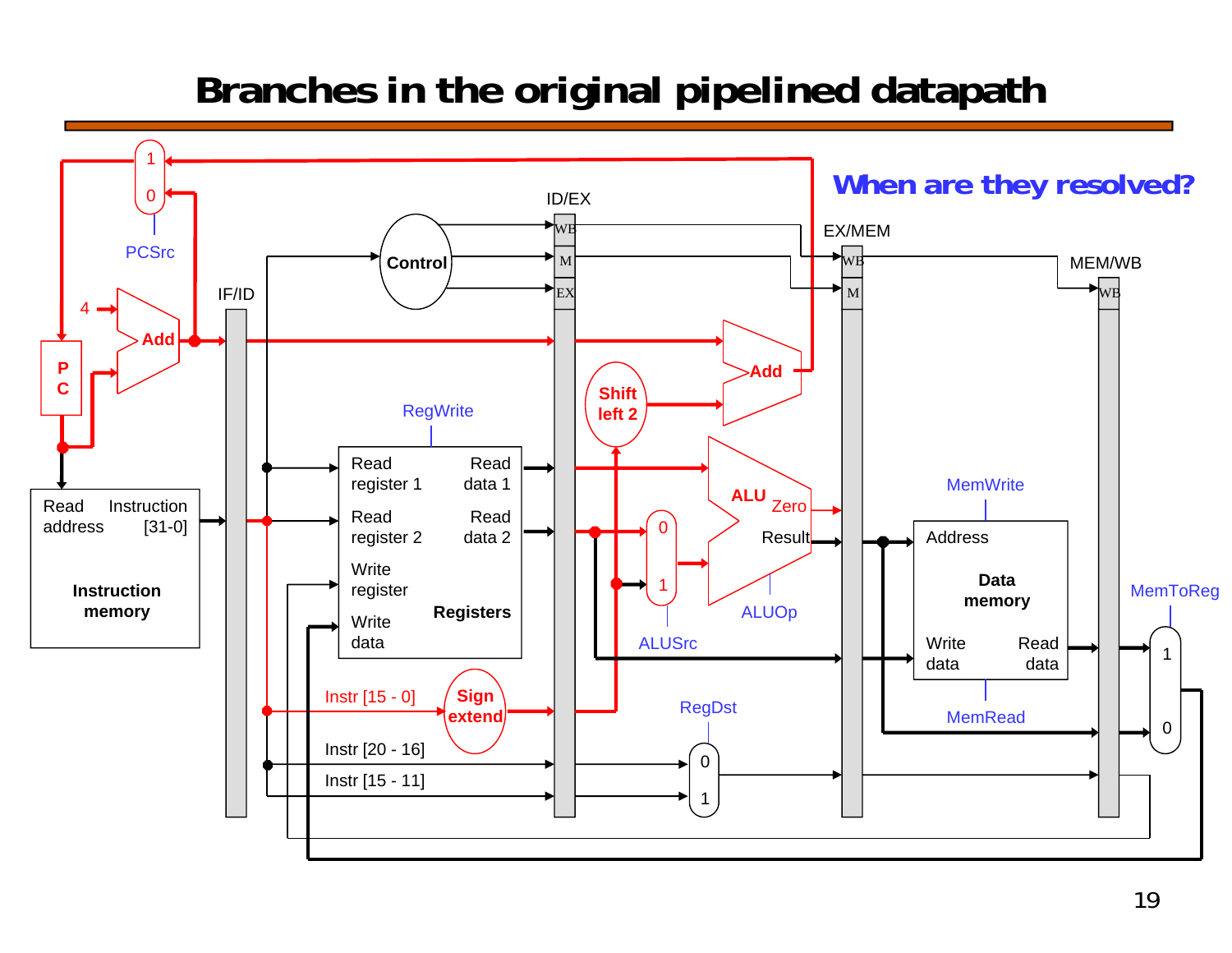#### **Branches**

- $\blacksquare$  Most of the work for a branch computation is done in the EX stage.
	- ———— The branch target address is computed.
	- ———— The source registers are compared by the ALU, and the Zero flag is set or cleared accordingly.
- $\blacksquare$  Thus, the branch decision cannot be made until the end of the EX stage.
	- — But we need to know which instruction to fetch next, in order to keep the pipeline running!
	- This leads to what's called a control hazard.

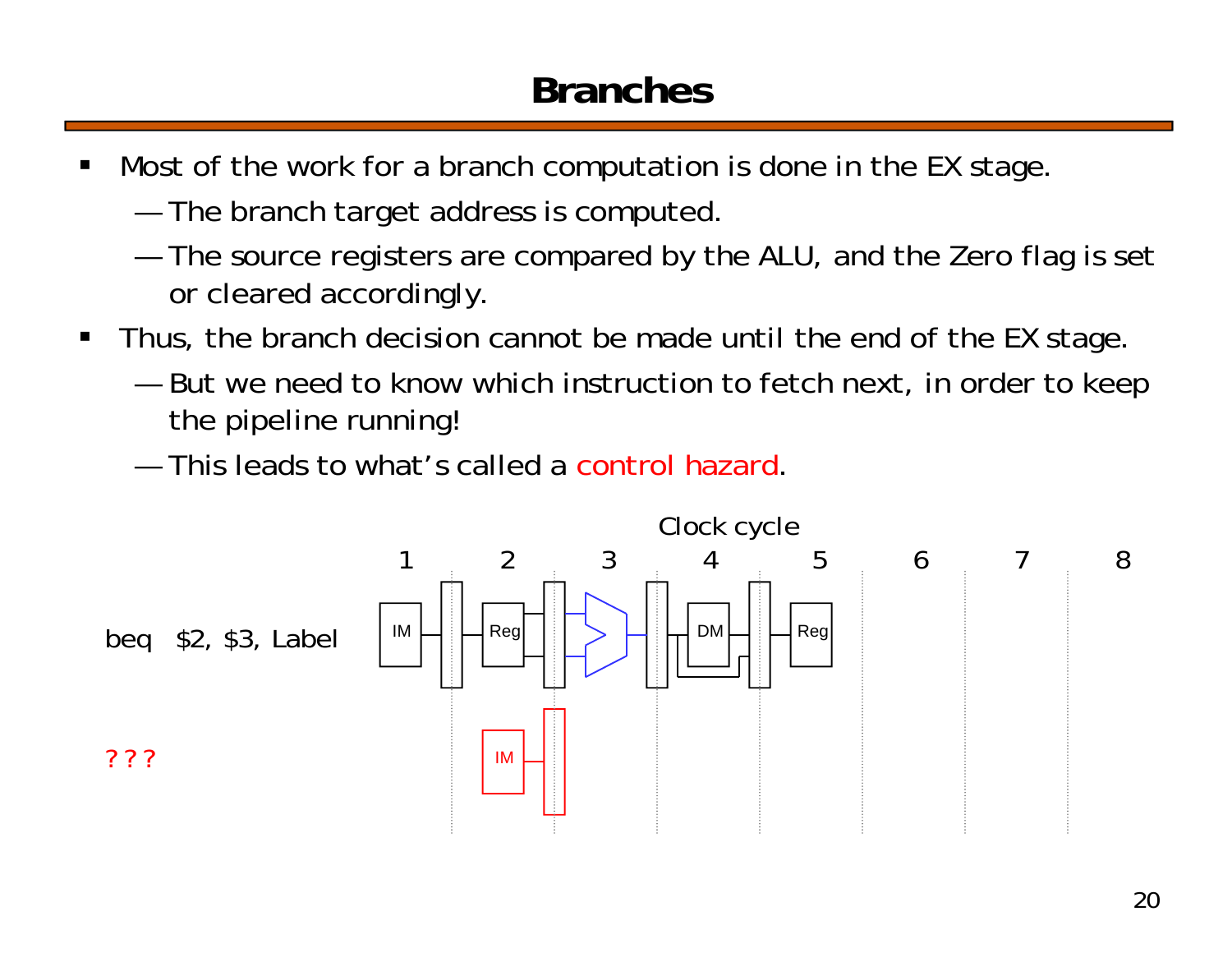$\blacksquare$ Again, stalling is always one possible solution.



 $\blacksquare$ Here we just stall until cycle 4, after we do make the branch decision.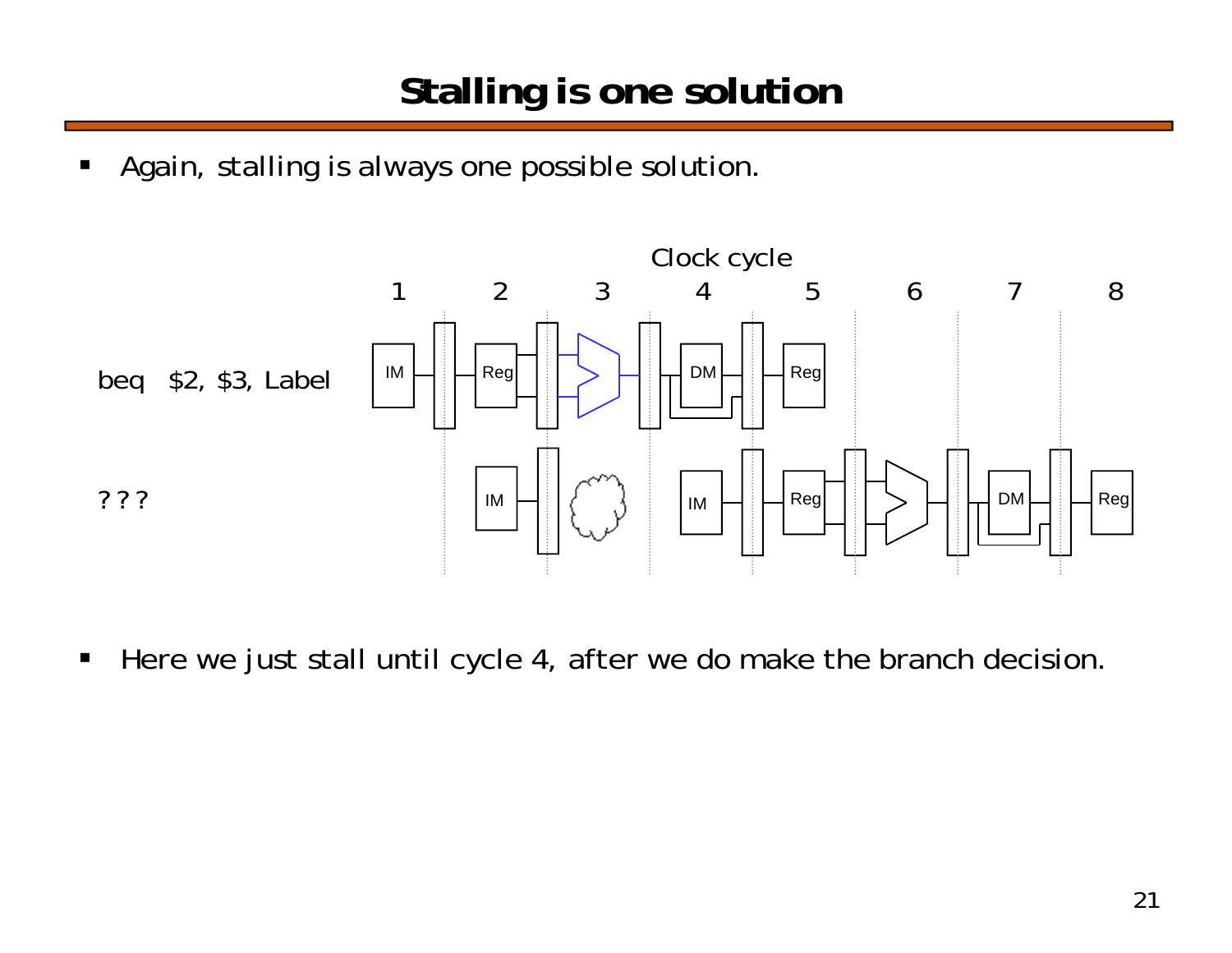#### **Branch prediction**

- ш Another approach is to *guess* whether or not the branch is taken.
	- In terms of hardware, it's easier to assume the branch is *not* taken.
	- ———— This way we just increment the PC and continue execution, as for normal instructions.
- $\blacksquare$  If we're correct, then there is no problem and the pipeline keeps going at full speed.

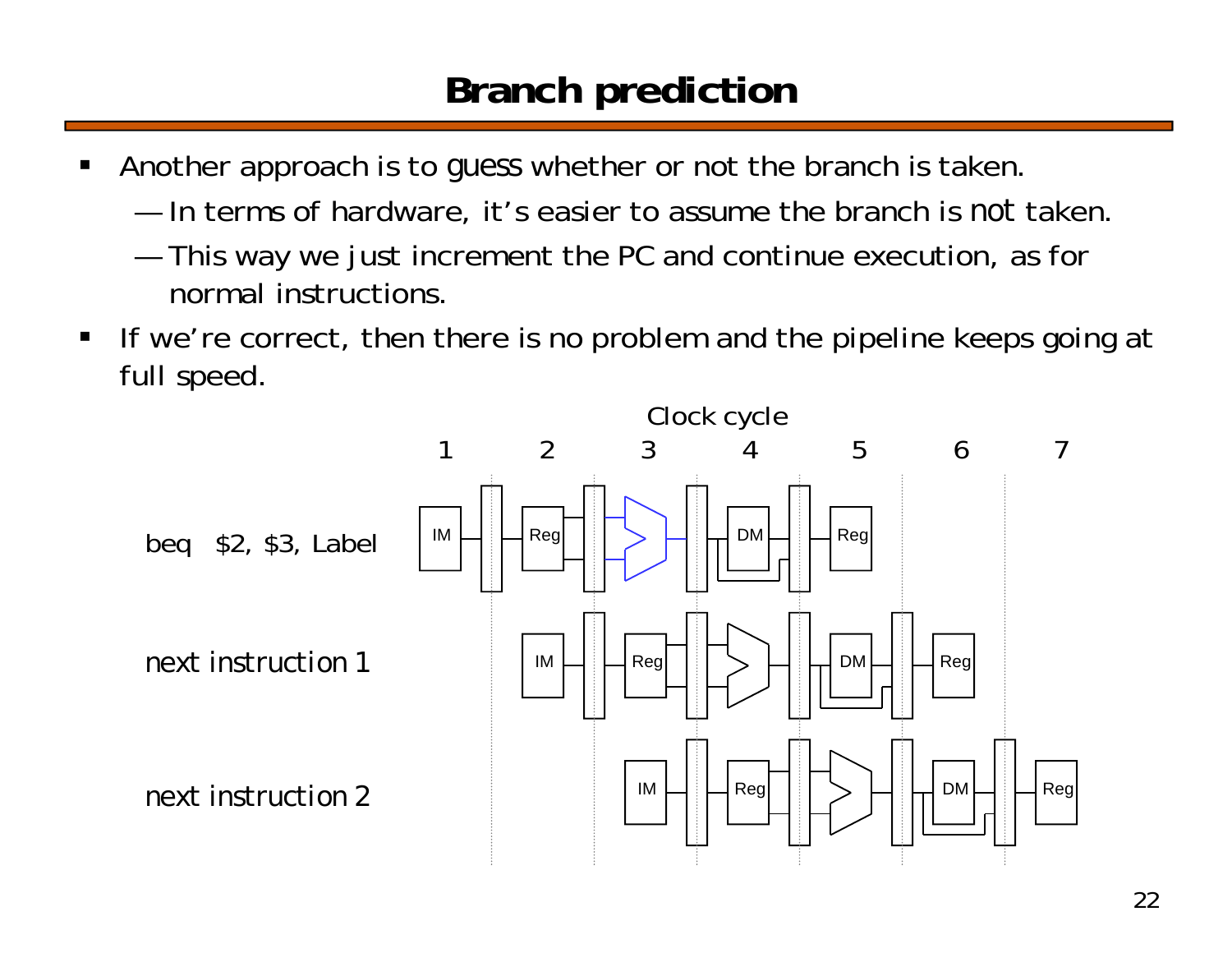#### **Branch misprediction**

ш If our guess is wrong, then we would have already started executing two instructions incorrectly. We'll have to discard, or flush, those instructions and begin executing the right ones from the branch target address, Label.

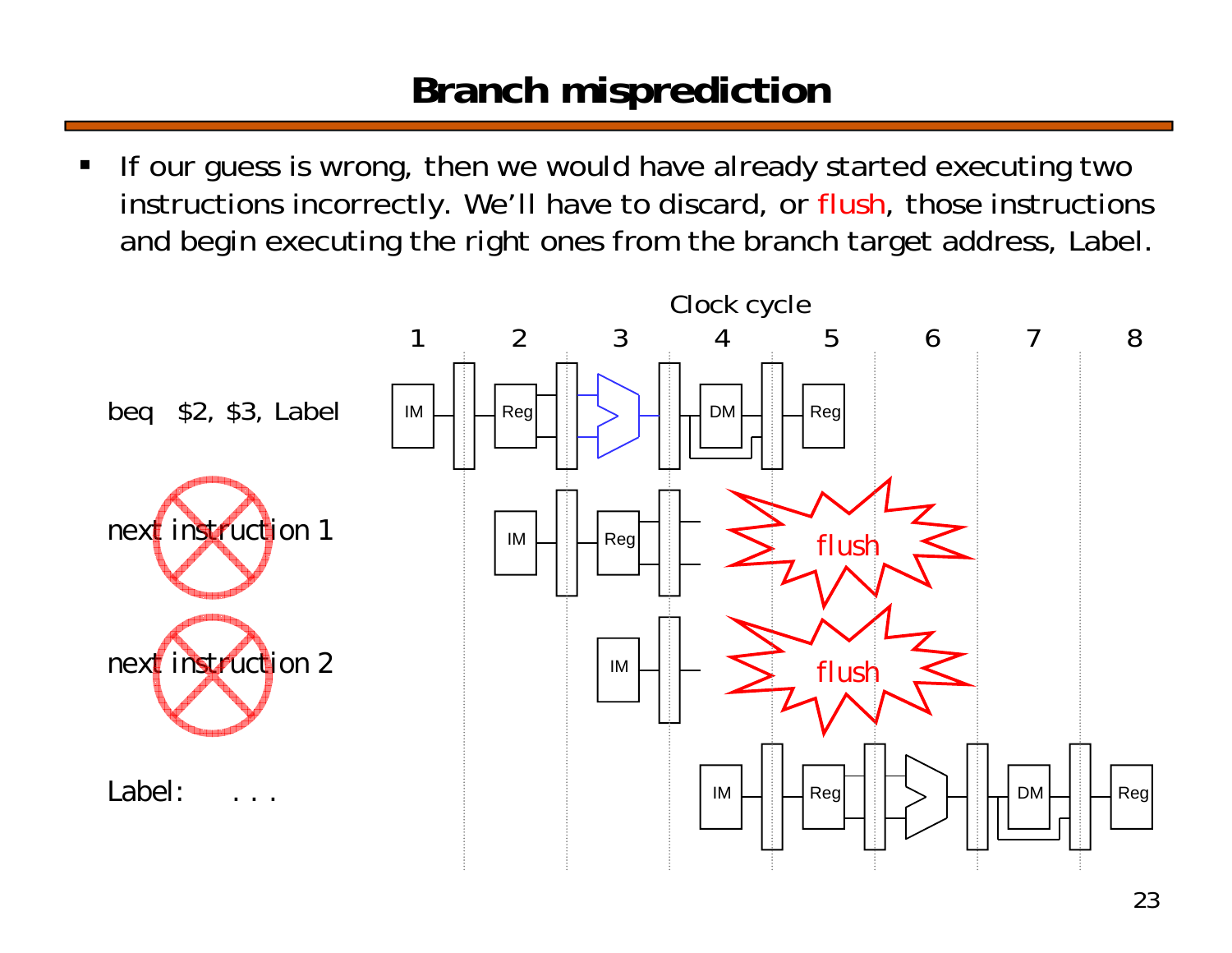## **Performance gains and losses**

- Overall, branch prediction is worth it.
	- —Mispredicting a branch means that two clock cycles are wasted.
	- — But if our predictions are even just occasionally correct, then this is preferable to stalling and wasting two cycles for *every* branch.
- All modern CPUs use branch prediction.
	- —Accurate predictions are important for optimal performance.
	- — Most CPUs predict branches dynamically—statistics are kept at runtime to determine the likelihood of a branch being taken.
- $\blacksquare$  The pipeline structure also has a big impact on branch prediction.
	- — A longer pipeline may require more instructions to be flushed for a misprediction, resulting in more wasted time and lower performance.
	- — We must also be careful that instructions do not modify registers or memory before they get flushed.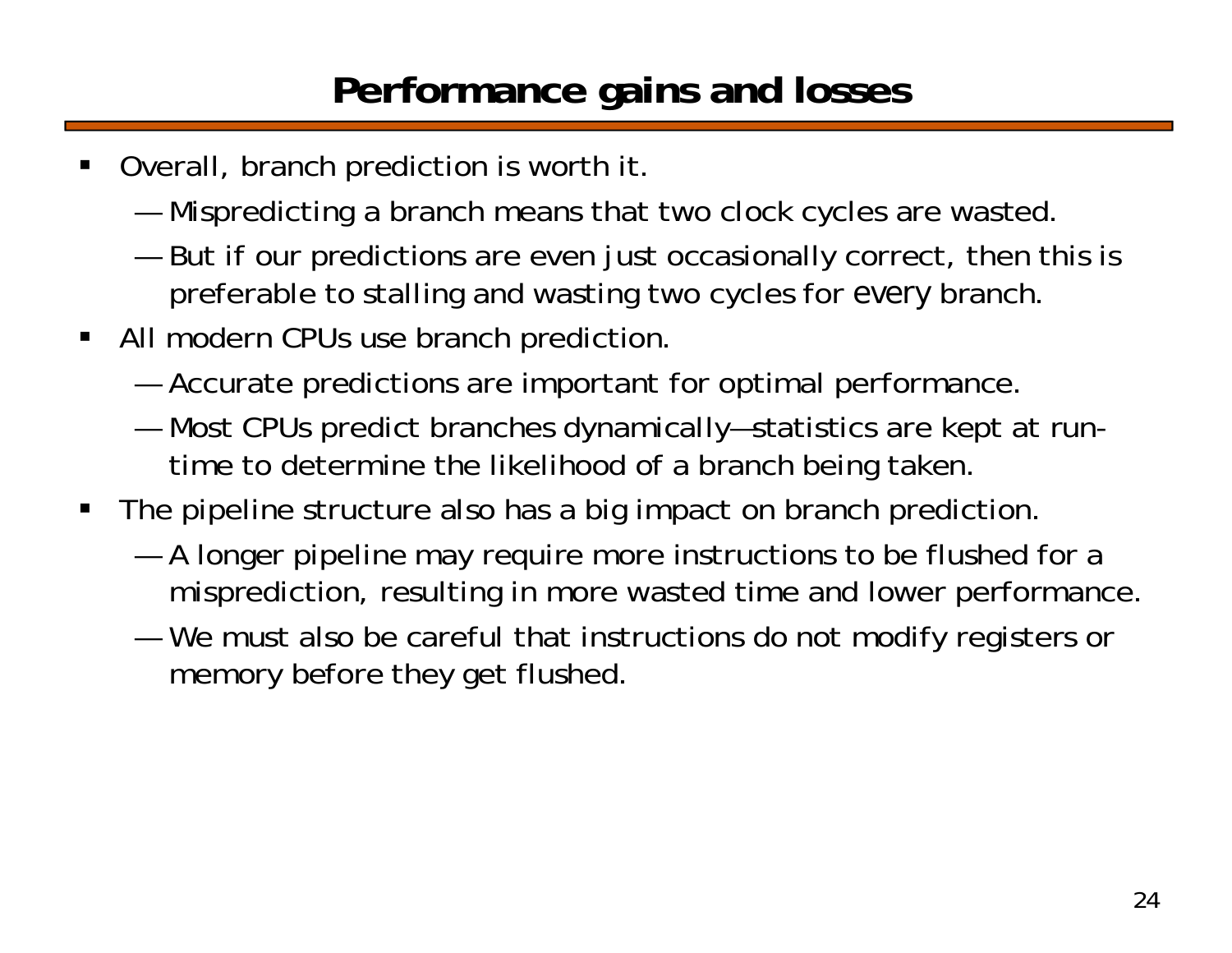#### **Implementing branches**

- ш We can actually decide the branch a little earlier, in ID instead of EX.
	- —Our sample instruction set has only a BEQ.
	- — We can add a small comparison circuit to the ID stage, after the source registers are read.
- $\blacksquare$ Then we would only need to flush one instruction on a misprediction.

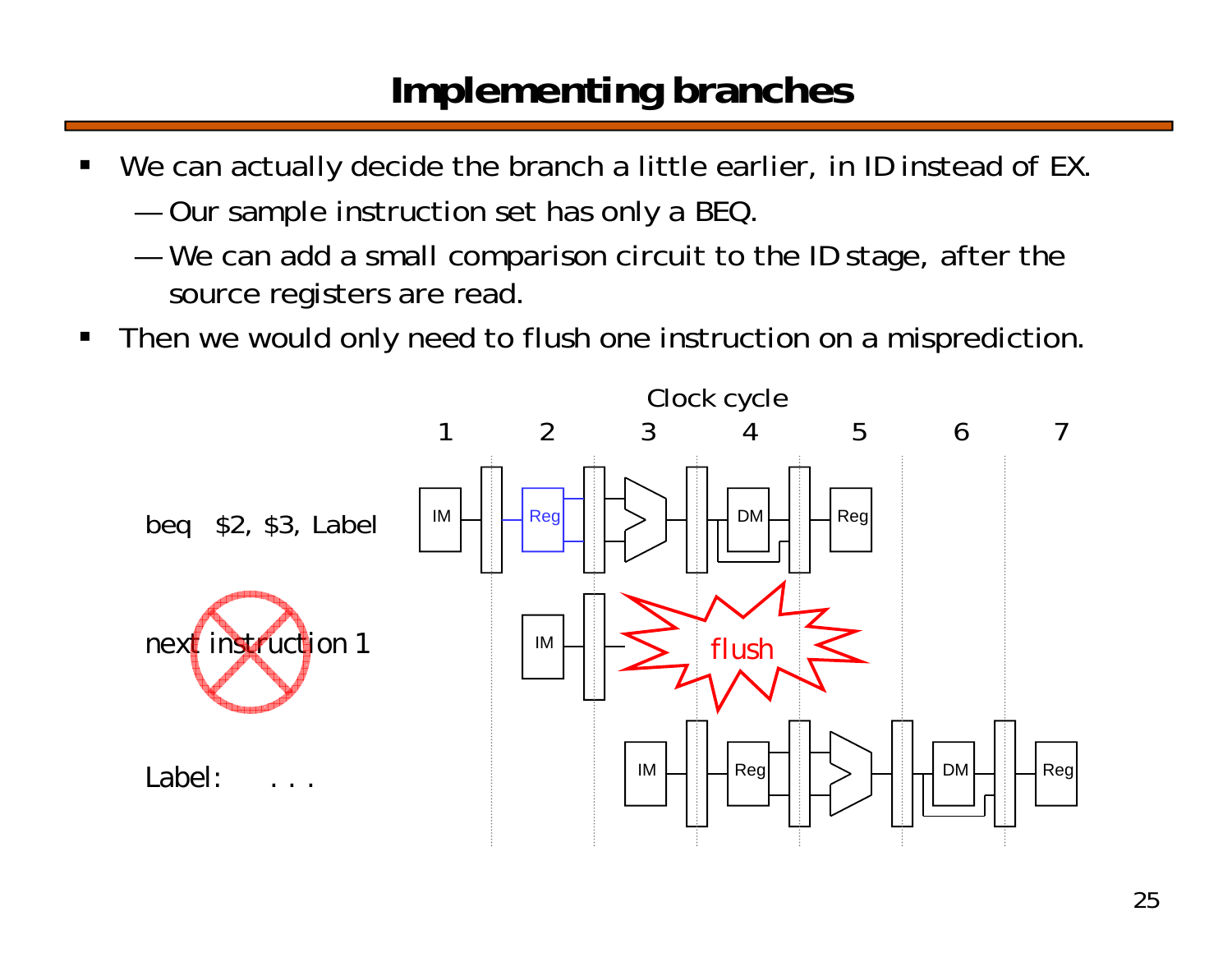# **Implementing flushes**

- ш We must flush one instruction (in its IF stage) if the previous instruction is BEQ and its two source registers are equal.
- $\blacksquare$ We can flush an instruction from the IF stage by replacing it in the IF/ID pipeline register with a harmless nop instruction.
	- —MIPS uses sll \$0, \$0, 0 as the nop instruction.
	- —This happens to have a binary encoding of all 0s: 0000 .... 0000.
- $\blacksquare$  Flushing introduces a bubble into the pipeline, which represents the onecycle delay in taking the branch.
- $\blacksquare$ The IF.Flush control signal shown on the next page implements this idea, but no details are shown in the diagram.

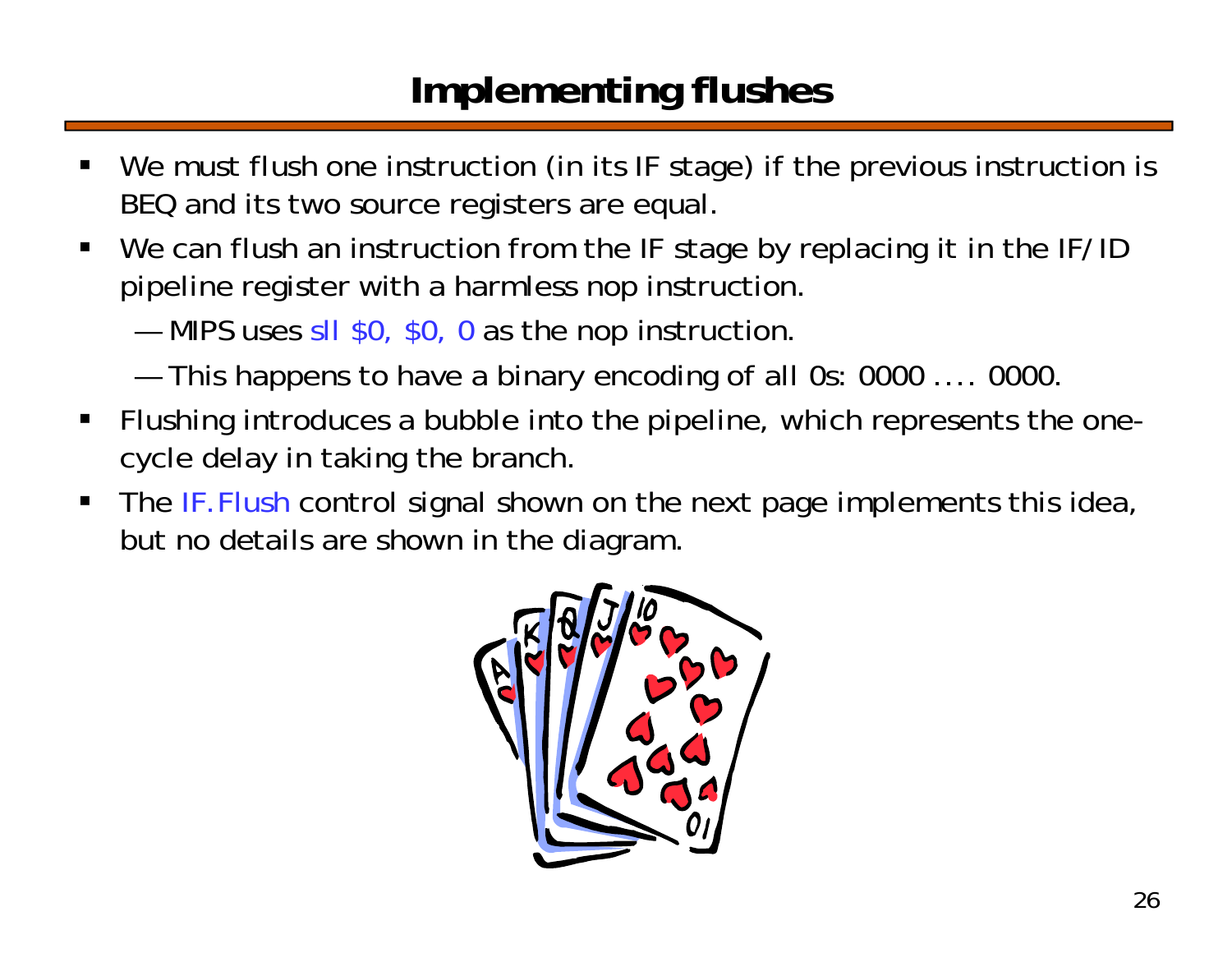# **Branching** *without* **forwarding and load stalls**

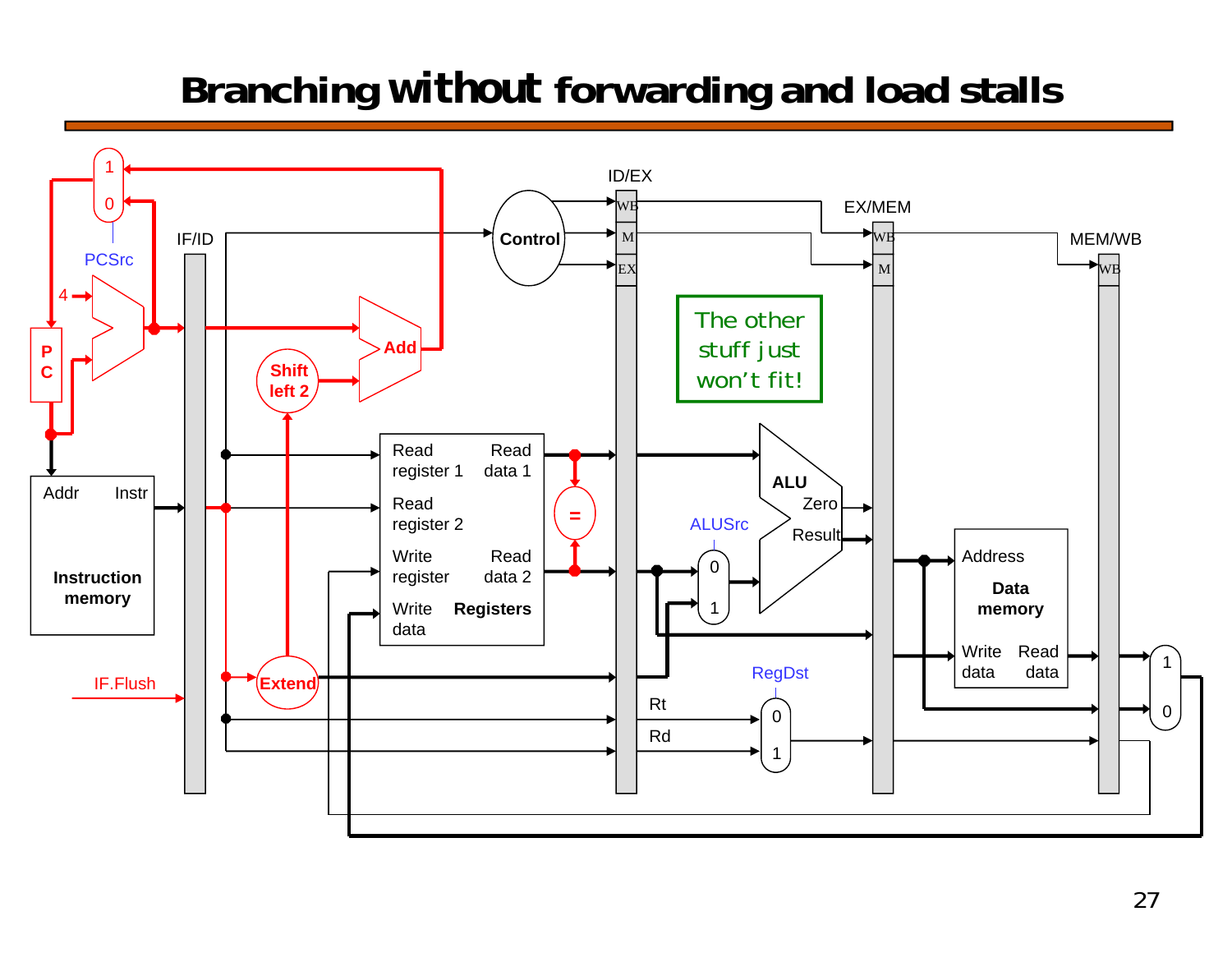# **Timing**

- $\blacksquare$  If no prediction:
	- IF ID EX MEM WB

IF IF ID EX MEM WB --- lost 1 cycle

- **If prediction:** 
	- If Correct
		- IF ID EX MEM WB
			- IF ID EX MEM WB -- no cycle lost
	- — If Misprediction:
		- IF ID EX MEM WB
			- IF0 IF1 ID EX MEM WB --- 1 cycle lost